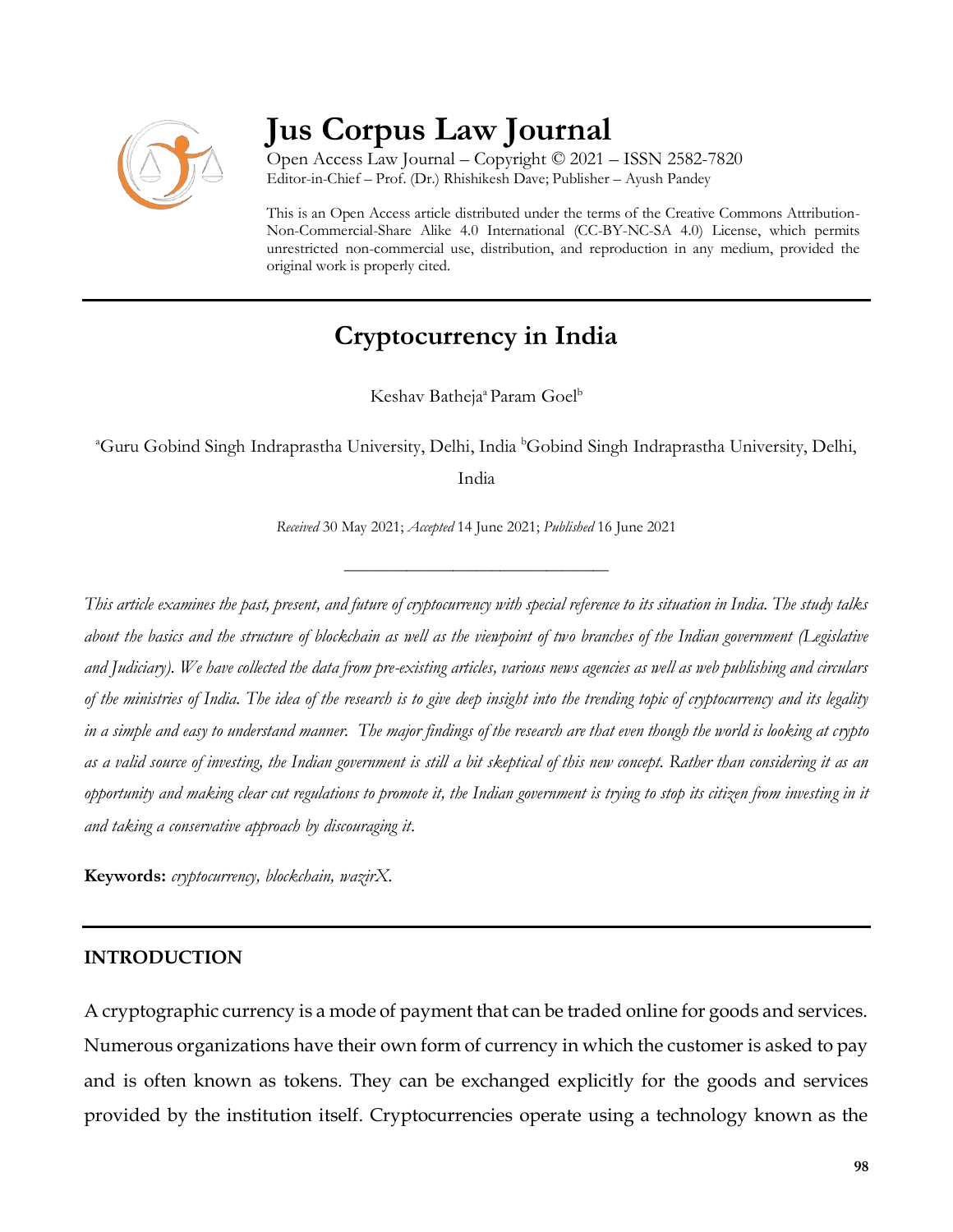blockchain. Blockchain is a decentralized technology spread across numerous electronic devices that oversee and record exchanges.

#### **HISTORY OF CRYPTOCURRENCY**

In 1983, the first electronic money also known as e-cash was invented by an American cryptographer named David Chaum. It was followed by Digicash in 1995 and the National Security Agency in 1996. Finally, in 2009 the first decentralized currency known as bitcoin was created followed by Namecoin in April 2011 and Litecoin in October 2011. On May 3, 2021, the total market capital of cryptocurrency surpassed \$2.3 trillion and has doubled in mere 3 months. In February 2021 and April 2021 bitcoin reached its peak and touched \$60,000.

#### **THE MODERN CRYPTO BOOM**

In mid-2009, Nakamoto the founder of bitcoin released it to the general public, and a group of eager supporters started trading and mining the virtual currency. By late 2010, many comparable cryptographic forms of currencies like Litecoin — started showing up too. In late 2012, WordPress turned into the primary significant dealer to acknowledge cryptocurrency as a mode of payment in the form of Bitcoin. It was followed by other online retailers like Newegg.com, Expedia, Microsoft, and Tesla. Presently thousands of merchants see the world's most famous cryptocurrency as a valid mode of payment. With, new cryptographic currency applications flourishing at a rapid pace — Investors have started looking towards cryptocurrency.

Although few digital forms of money other than Bitcoin are generally acknowledged as a mode of payment, increasingly active exchanges try to trade them for Bitcoin or some fiat currency giving basic liquidity and adaptability. Since 2010, large businesses and financial institutions have kept a firm eye on what they call the "crypto space" as well.

#### **WHAT IS BLOCKCHAIN?**

A blockchain is a growing list of records, called *blocks* that are linked together using cryptography. Each block contains a cryptographic hash of the previous block,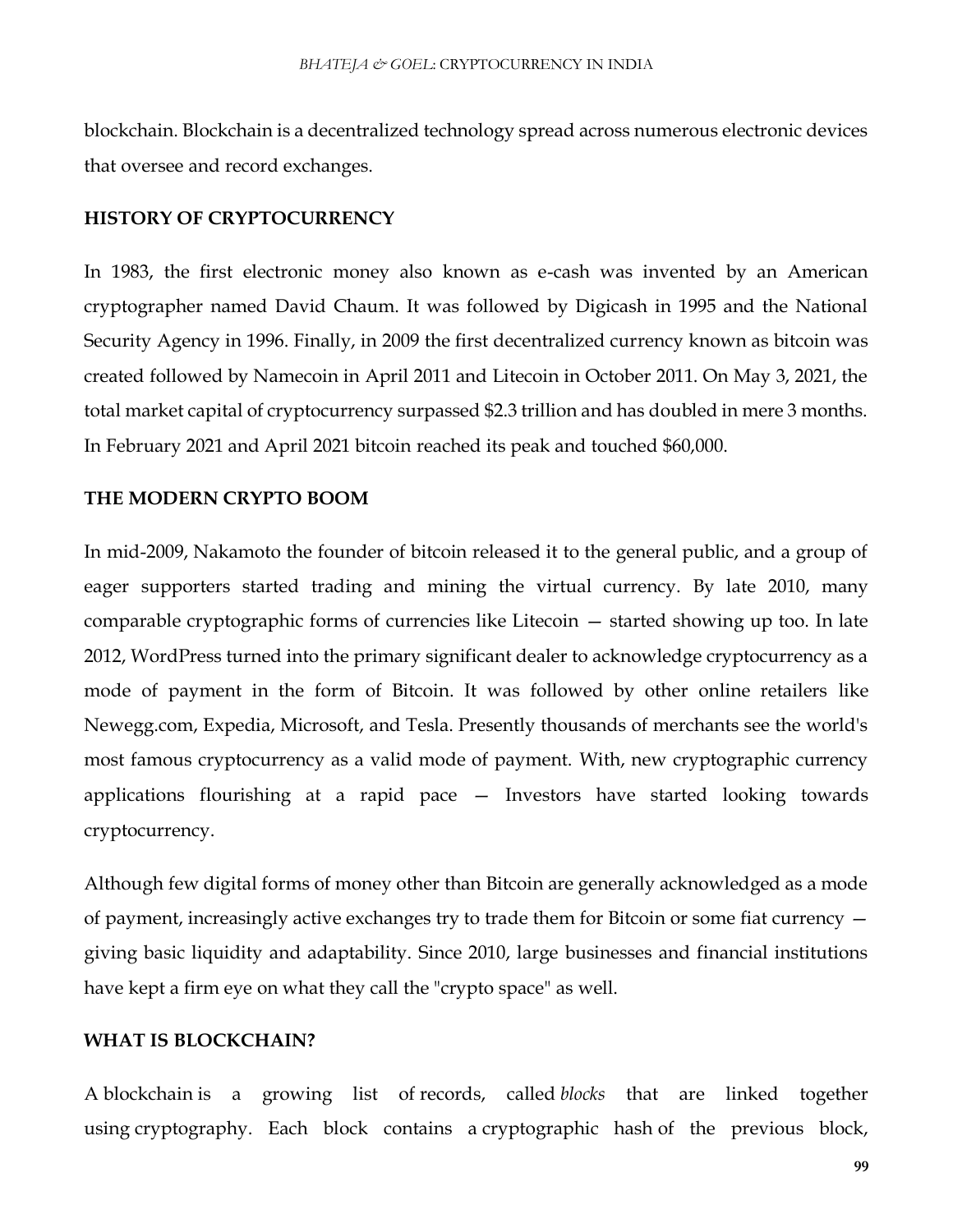a timestamp, and transaction data. The timestamp proves that the transaction data existed when the block was published to get into its hash. Each additional block reinforces the ones before it by containing the hash of the previous block, creating a chain. As a result, blockchains are immune to data alteration because the data in any given block, once registered, cannot be changed retroactively without affecting all subsequent blocks.

Blockchains are usually maintained by a peer-to-peer network for use as a publicly distributed ledger, with nodes communicating and validating new blocks using a protocol. While forks are possible, blockchain records can be considered safe by design, and they exemplify a distributed computing framework with high Byzantine fault tolerance.

The blockchain was invented by a person (or group of people) using the name Satoshi Nakamoto in 2008 to serve as the public transaction ledger of the cryptocurrency bitcoin. The identity of Satoshi Nakamoto remains unknown to date. Bitcoin became the first digital currency to address the double-spending problem without the use of a trustworthy authority or central server after the blockchain was invented. The bitcoin architecture has influenced other opensource software and blockchains that are commonly used by cryptocurrencies. The blockchain can be thought of as a form of payment system. Private Blockchains have been proposed for business use, but the promotion of such privatised blockchains without a proper security model has been labelled "snake oil" by Computerworld. Others, on the other hand, have argued that permission blockchains, if well-designed, can be more decentralised and thus safer in practice than permissionless blockchains.

#### **STRUCTURE**

A blockchain is a decentralized, distributed, and oftentimes public, digital ledger consisting of records called blocks that are used to record transactions across many computers so that any involved block cannot be altered retroactively, without the alteration of all subsequent blocks. This helps the participants to independently validate and inspect transactions at a low cost. A peer-to-peer network and a distributed timestamping server are used to handle a blockchain database autonomously. They are validated by mass collaborations, which are fueled by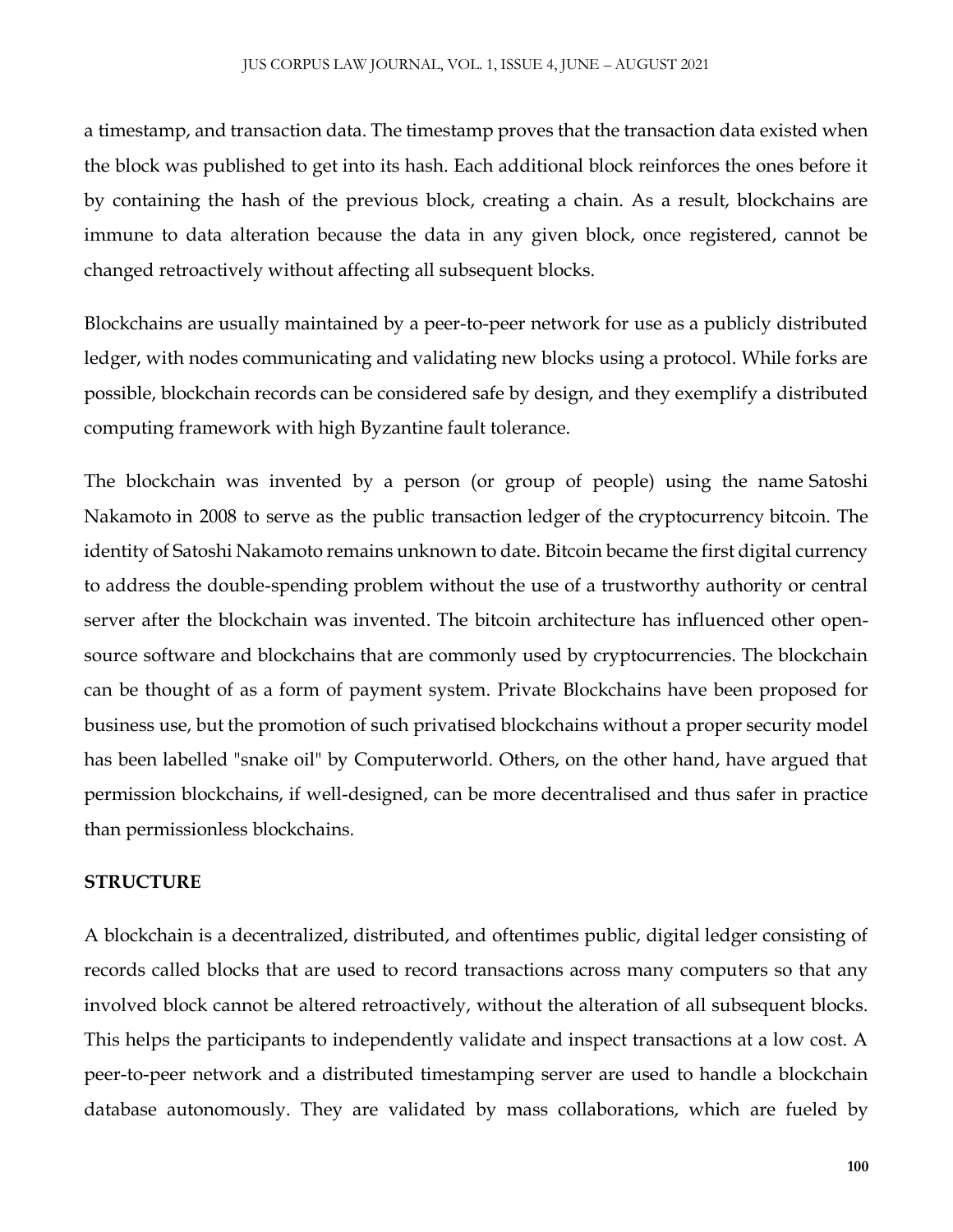collective self-interest. This type of design promotes a stable workflow in which participants' concerns about data protection are minimal. The use of a blockchain eliminates a digital asset's feature of infinite reproducibility. It indicates that each unit of value was only transferred once, resolving the long-standing issue of doubly spending. A value exchange protocol has been defined as a blockchain. When properly set up to detail the exchange agreement, a blockchain may protect title rights by providing a record that compels offer and acceptance. Logically, a blockchain can be seen as consisting of several layers such as infrastructure (hardware), networking (node discovery, information propagation, and verification), consensus (proof of work, proof of stake), data (blocks, transactions), application (smart contracts/decentralized Apps, if applicable).

#### **USES OF BLOCKCHAIN**

There are numerous uses of blockchain globally. Some of the uses of blockchain in day-to-day activities are given below:

#### **Cryptocurrency**

The primary use of blockchain is cryptocurrency. Most cryptocurrencies use blockchain technology to record transactions. For example, the bitcoin network and Ethereum network are both based on blockchain.

#### **Supply Chain**

Several efforts and industry organizations are working to employ blockchains in supply chain management.

Mining – Wholesalers, manufacturers, and consumers can trace the origins of gemstones and other precious resources using blockchain technology. The Wall Street Journal announced in 2016 that Everledger, a blockchain technology firm, was teaming up with IBM's blockchain-based tracking service to monitor the origin of diamonds and ensure that they were mined ethically. DTC, the Diamond Trading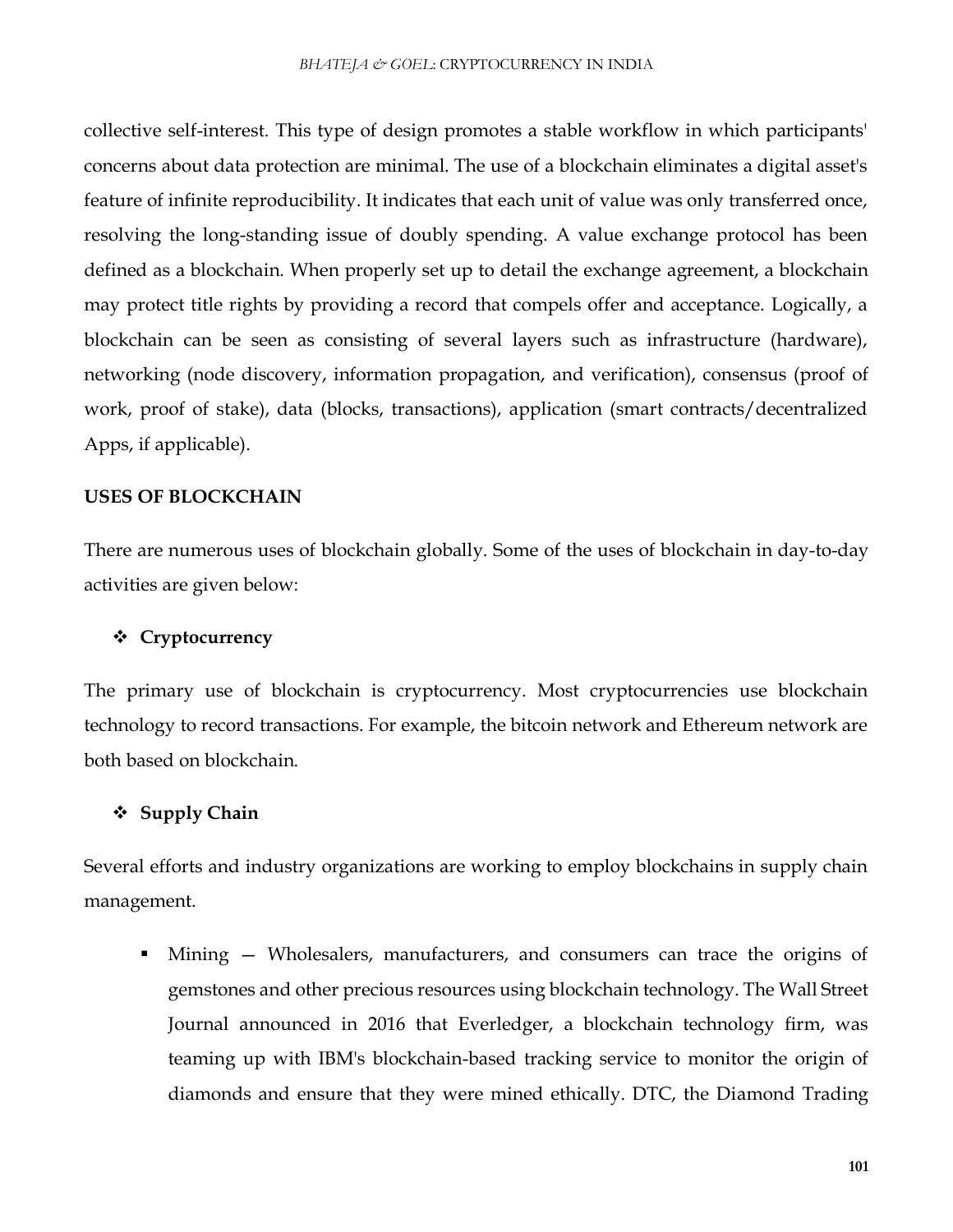Company, has been involved in the creation of Tracr, a diamond trading supply chain product.

- Food supply Retailers and customers can trace the provenance of meat and other food items from their source to stores and restaurants using blockchain technology. Walmart and IBM are collaborating on a trial to use a blockchain-based supply chain management system for lettuce and spinach. All blockchain nodes are managed by Walmart and are hosted on the IBM Cloud. One of the advantages listed is that the system will allow for quick tracing of contaminated produce. Some analysts, however, are skeptical that most customers would be interested in this capability.
- Shipping Walmart Canada uses a blockchain-based system created by DLT Labs, a blockchain SaaS provider, to monitor shipments and deliveries made by hundreds of third-party trucking companies. One stated advantage is that the blockchain-based system allows for automatic invoicing, which eliminates contested billing and, as a result, Walmart's payment delays to freight transport companies.
- Blockchain software development Hyperledger Grid, a blockchain project of the Linux Foundation, creates open components for blockchain supply chain solutions. The project aimed to "accelerate the creation of blockchain-based solutions to crossindustry supply chain problems," according to the foundation.<sup>1</sup>

# **TYPES OF BLOCKCHAINS**

# **1. Public blockchains**

A public blockchain has absolutely no access restrictions. Anyone with an Internet connection can submit transactions and serve as a validator for them (i.e., participate in the execution of a consensus protocol). Typically, such networks provide monetary rewards to those who protect

 $\overline{\phantom{a}}$ <sup>1</sup> Sean Williams, '20 Real-World Uses for Blockchain Technology' (*The Motley Fool*, 19 May 2021)

[<sup>&</sup>lt;https://www.fool.com/investing/2018/04/11/20-real-world-uses-for-blockchain-technology.aspx>](https://www.fool.com/investing/2018/04/11/20-real-world-uses-for-blockchain-technology.aspx) accessed 20 May 2021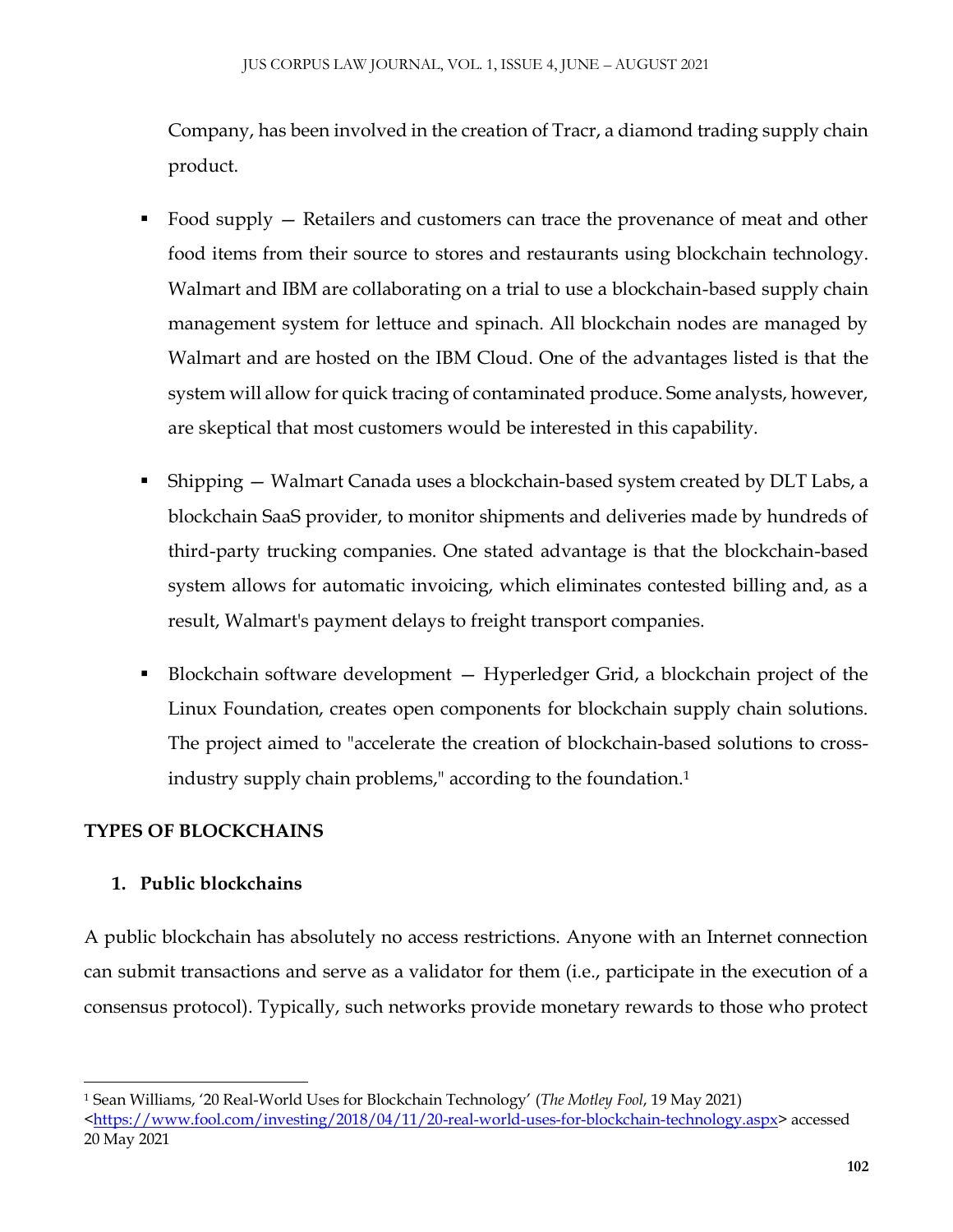them and use a Proof of Stake or Proof of Work algorithm. The bitcoin blockchain and the Ethereum blockchain are two of the most well-known public blockchains.

#### **2. Permissioned (private) blockchain**

Permissioned blockchains use an access control layer to govern who has access to the network. In contrast to public blockchain networks, validators on private blockchain networks are vetted by the network owner. They do not rely on anonymous nodes to validate transactions nor do they benefit from the network effect. Permissioned blockchains can also go by the name of 'consortium' blockchains. Permissioned blockchains, as opposed to permission less blockchains, which are mostly centralized in operation, have been argued to guarantee a certain degree of decentralization if carefully constructed.

#### **Disadvantages of Private Blockchain**

Nikolai Hampton, a security specialist with experience in security systems analysis, policy development, DFIR, security project management, and implementation, pointed out that "There is also no need for a '51 percent attack on a private blockchain, as the private blockchain (most likely) already controls 100 percent of all block creation resources. If you could attack or damage the blockchain creation tools on a private corporate server, you could effectively control 100 percent of their network and alter transactions however you wished." This has many particularly serious negative consequences during a financial crisis or debt crisis, such as the one that occurred in 2007–08, when politically influential players may make decisions that benefit certain groups at the expense of others, and "the bitcoin blockchain is protected by the massive group mining effort. It's unlikely that any private blockchain will try to protect records using gigawatts of computing power — it's time-consuming and expensive." He also said, "Within a private blockchain there is also no 'race'; there's no incentive to use more power or discover blocks faster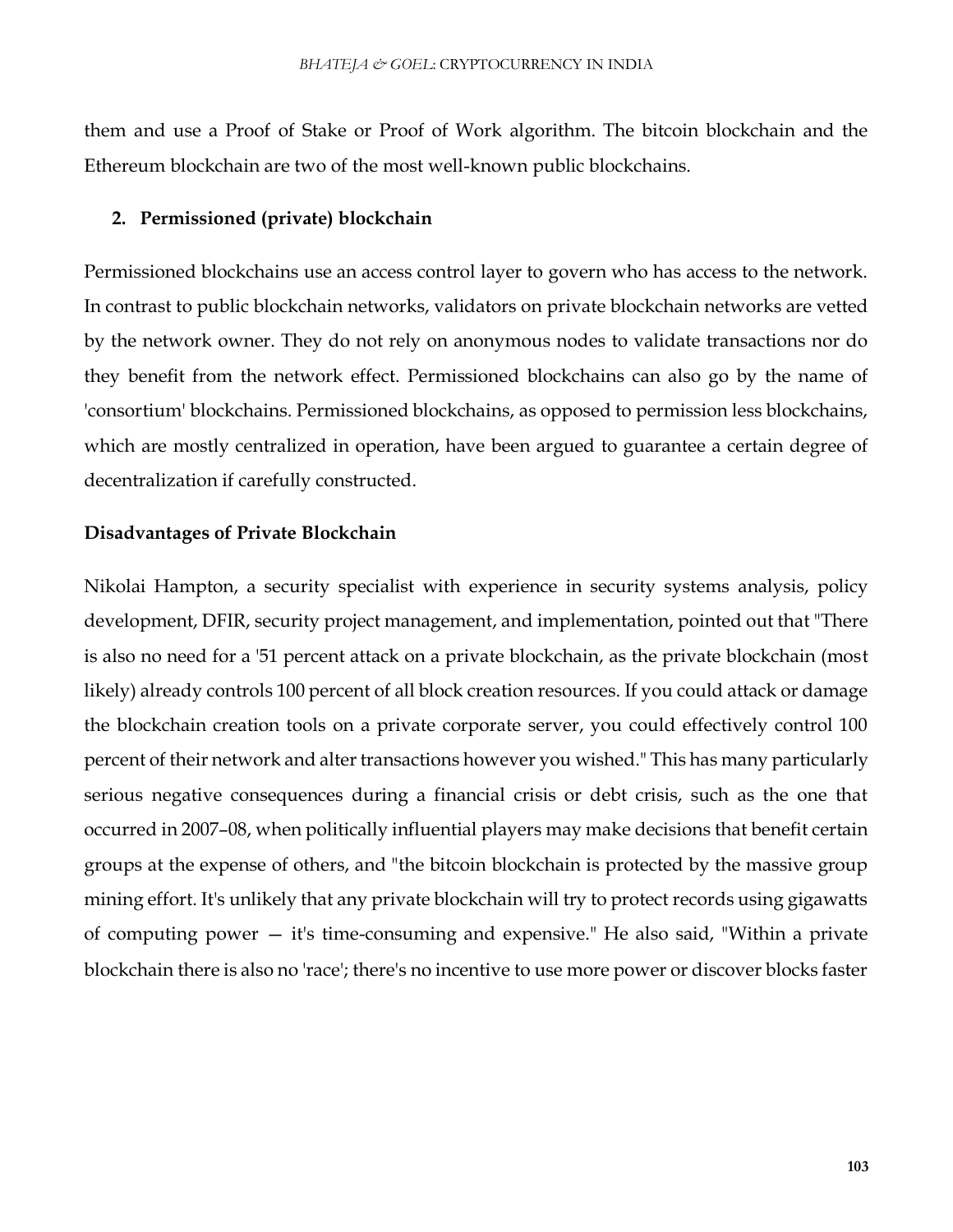than competitors. This means that many in-house blockchain solutions will be nothing more than cumbersome databases."<sup>2</sup>

#### **3. Hybrid blockchains**

A hybrid blockchain combines the benefits of both centralized and decentralized blockchains. The chain's exact operation depends on which parts of centralization and decentralization are used.

#### **4. Sidechains**

A sidechain refers to a blockchain ledger that operates in parallel to the main blockchain. Entries from the main blockchain (which usually reflect digital assets) can be connected to and from the sidechain, allowing the sidechain to function independently of the main blockchain (e.g., by using an alternate means of record-keeping, etc.).

#### **BLOCKCHAIN ANALYSIS**

 $\overline{a}$ 

With the rise in popularity of bitcoin, Ethereum, Litecoin, and other cryptocurrencies, public blockchain research has become increasingly essential. If a blockchain is open to the public, anyone with the necessary skills can monitor and analyze the chain's data. For many cryptocurrencies, crypto exchanges, and banks, understanding and accessing the flow of crypto have been a problem. The explanation for this is that blockchain-enabled cryptocurrencies have been accused of facilitating illegal dark market drug, guns, and money laundering trades. Moreover, several institutions have also criticized the high energy consumption that is involved in blockchain. Inside the cryptocurrency industry, concern about high energy consumption has led some companies to consider moving from the proof of work blockchain model to the less energy-intensive proof of stake model.<sup>3</sup>

<sup>2</sup> Nikolai Hampton, 'Understanding the blockchain hype: Why much of it is nothing more than snake oil and spin' (*Computerworld*, 5 September 2016) [<https://www2.computerworld.com.au/article/606253/understanding](https://www2.computerworld.com.au/article/606253/understanding-blockchain-hype-why-much-it-nothing-more-than-snake-oil-spin/)[blockchain-hype-why-much-it-nothing-more-than-snake-oil-spin/>](https://www2.computerworld.com.au/article/606253/understanding-blockchain-hype-why-much-it-nothing-more-than-snake-oil-spin/) accessed 22 May 2021

<sup>3</sup> Raymakers Wim, 'Cryptocurrency Bitcoin: Disruption, challenges and opportunities' (2015) 9(1) Journal of Payments Strategy & Systems 30-46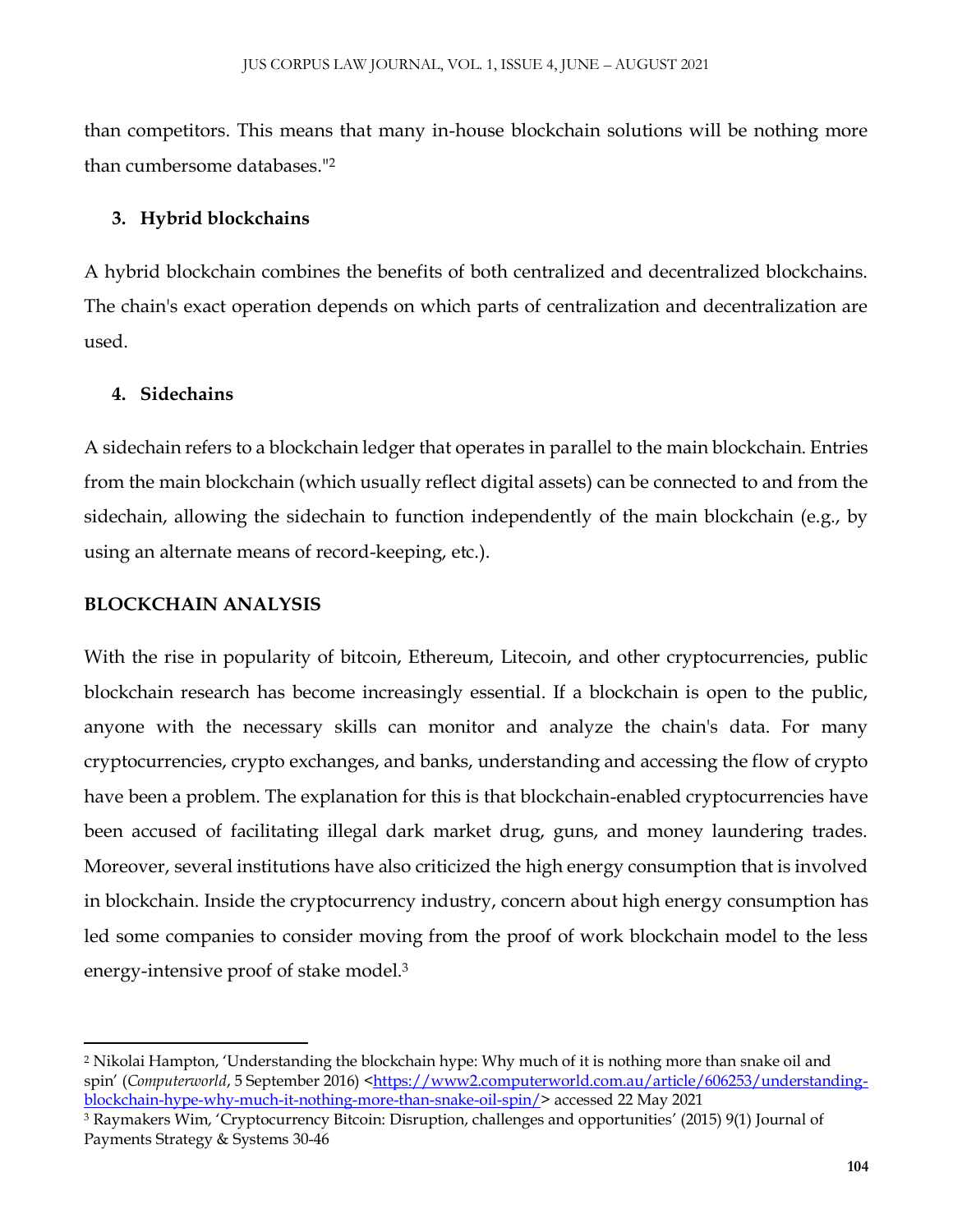Many people believe that cryptocurrency is anonymous and untraceable, leading them to use it for illicit purposes. This is evolving, with specialized tech firms now offering blockchain monitoring services, allowing crypto exchanges, law enforcement, and banks to better understand what is going on with crypto funds and fiat-crypto exchanges. As expressed earlier, the development, some argue, has led criminals to prioritize the use of new cryptos such as Monero. The issue is the public availability of blockchain data as well as the personal protection of that data. It's a hot topic of cryptocurrencies and, ultimately of blockchain. <sup>4</sup>

#### **STANCE OF RBI**

 $\overline{a}$ 

The Reserve Bank of India (RBI) in its various statements made over the past decade, has been worried over the impact of cryptocurrency on the broader economy considering it may be misused for terror funding and money laundering activities. Although some cryptocurrencies in development have aimed to provide more transaction anonymity options for a variety of purposes, the extent to which they succeed and, as a result, the degree to which they benefit money laundering efforts is debatable. Monero is an example of a cryptocurrency that provides unlinkable anonymity through proofs and/or knowledge obfuscation (ring signatures). Such currencies can be used in illegal online services. Since it is fully deterministic, protocol-based, and uncensorable, it can be used to circumvent national laws by obscuring transaction origins with services like Tor. Bitcoin is fully decentralised and does not depend on a central authority operating under an Indian KYC paradigm. Regarding ransomware attacks, drug dealings, cyber fraud, and other crimes, criminals have cashed out a large amount of Bitcoin. A Delhi-based cryptocurrency exchange had filed a complaint against its employee for hacking and stealing bitcoins from a wallet.<sup>5</sup>

<sup>4</sup> Tyler G Newby and Ana Razmazma, 'An Untraceable Currency? Bitcoin Privacy Concerns' (*Fintech Weekly*, 7 April 2021) [<https://magazine.fintechweekly.com/articles/an-untraceable-currency-bitcoin-privacy-concerns>](https://magazine.fintechweekly.com/articles/an-untraceable-currency-bitcoin-privacy-concerns) accessed 23 May 2021

<sup>5</sup> Sidhartha & Surojit Gupta, 'Still want crypto ban, RBI to government' (*Times of India*, 15 March 2021) [<https://timesofindia.indiatimes.com/business/india-business/still-want-crypto-ban-rbi-to-](https://timesofindia.indiatimes.com/business/india-business/still-want-crypto-ban-rbi-to-govt/articleshow/81502386.cms)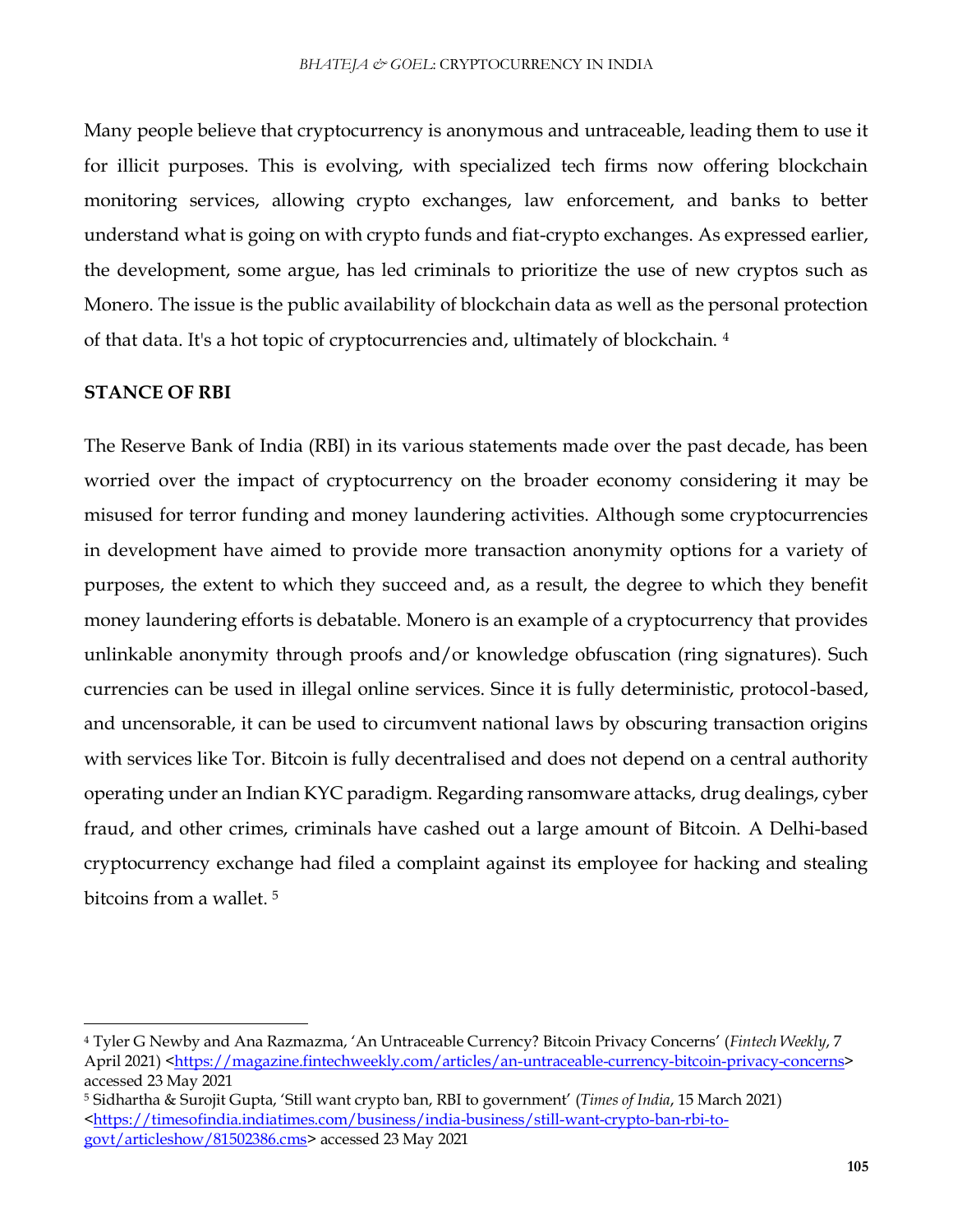The Reserve Bank of India (RBI) has also questioned the legal aspect of cryptocurrency being treated as currency implying that currency is a sovereign right and it can't be assigned to a specific person or an organization.

Owing to all the above factors, bitcoin has been unregulated by the Reserve Bank of India (RBI) and RBI has tried several times to ban Cryptocurrency but all its efforts have remained in vain time and again. In 2018, it had issued a circular asking all financial institutions regulated by the RBI not to deal in cryptocurrencies or "provide services for facilitating any provide services for facilitating any person or entity in dealing with or settling VCs (Virtual Currencies)". The Supreme Court dismissed this circular in March 2019 on the ground of it is not proportionate.

Post-2020, the RBI has also talked about bringing its digital currency, namely Lakshmi, which is different from cryptocurrencies. However, the government is yet expected to decide on the issue.<sup>6</sup> As of date, the RBI's stance on cryptocurrencies is in line with the Central government, which has revealed that it will bring a new bill on cryptocurrencies (The Cryptocurrency and Regulation of Official Digital Currency Bill, 2021). <sup>7</sup>

## **STANCE OF SUPREME COURT**

## **'Internet and Mobile Association of India v. Reserve Bank of India'**

#### **Facts:**

 $\overline{a}$ 

On April 5, 2018, The Reserve Bank of India (RBI) issued a circular prohibiting banks and other institutions from trading in cryptocurrencies. It raised the concern that virtual currencies might be prone to hacking and could be used for terror funding, money laundering, etc. The effect of the prohibition was that the banks that were not allowed to deal with were maintaining the

<sup>6</sup> Vaishali Basu Sharma, 'Will 2021 Be the Year When India Finally Clarifies Laws Around Cryptocurrencies?' (*The Wire*, 23 December 2020) [<https://thewire.in/tech/will-2021-be-the-year-when-india-finally-clarifies-laws](https://thewire.in/tech/will-2021-be-the-year-when-india-finally-clarifies-laws-around-cryptocurrencies)[around-cryptocurrencies>](https://thewire.in/tech/will-2021-be-the-year-when-india-finally-clarifies-laws-around-cryptocurrencies) accessed 23 May 2021

<sup>7</sup> Ministry of Finance, 'Draft Banning of Cryptocurrency & Regulation of Official Digital Currency Bill, 2019' (*PRS Legislative Research*)

[<sup>&</sup>lt;https://prsindia.org/files/bills\\_acts/bills\\_parliament/Draft%20Banning%20of%20Cryptocurrency%20&%20Re](https://prsindia.org/files/bills_acts/bills_parliament/Draft%20Banning%20of%20Cryptocurrency%20&%20Regulation%20of%20Official%20Digital%20Currency%20Bill,%202019.pdf) [gulation%20of%20Official%20Digital%20Currency%20Bill,%202019.pdf>](https://prsindia.org/files/bills_acts/bills_parliament/Draft%20Banning%20of%20Cryptocurrency%20&%20Regulation%20of%20Official%20Digital%20Currency%20Bill,%202019.pdf) accessed 23 May 2021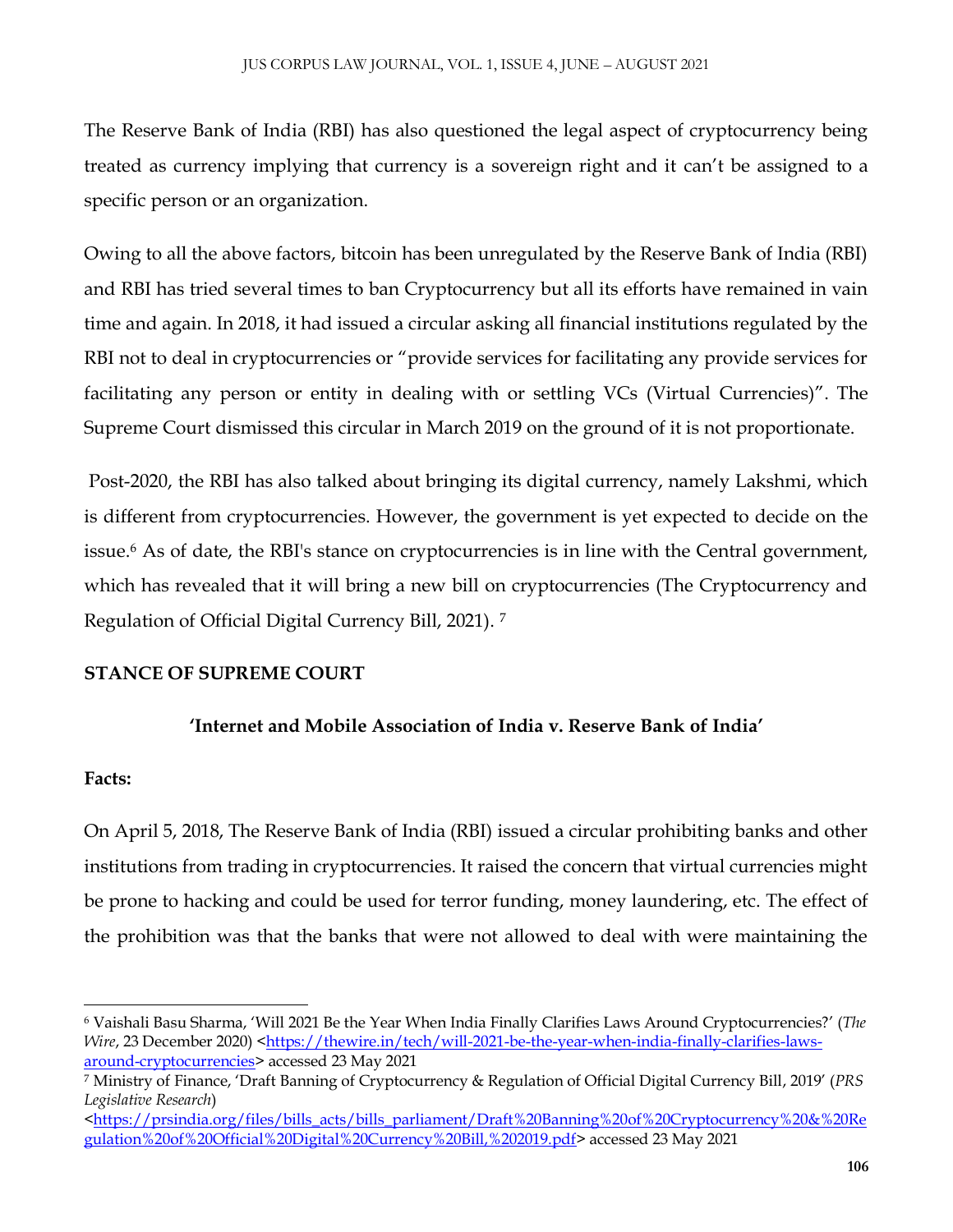accounts, registering, settling, trading, clearing, giving loans against the virtual currency, accepting cryptocurrency as collateral, opening accounts of exchanges dealing with them, sale/purchase of virtual currencies.

#### **Issues:**

The petitioner contended that the reserve bank lacks the jurisdiction to prohibit the dealing of virtual currency moreover the ban imposed is based upon the misunderstanding of the central bank.

The petitioner also contended that the ban violates article  $19(1)(g)$  of the Indian constitution i.e., the right to practice any profession or to carry any occupation. Also, the circular did not protect the interests of the public in general.

#### **Law and Analysis:**

On March 4, 2020, a three-judge bench comprising of Justices Rohinton Nariman, Aniruddha Bose, and V. Ramasubramanian, lifted the imposed ban imposed by the reserve bank. The apex court wanted to examine the circular and examine whether it violated article 19 of the Indian constitution.

The court analysed the definition of cryptocurrency by various institutions. It also analysed the four functions of virtual currency, namely (a) medium of exchange, (b) unit of account, (c) store of value (d) standard of deferred payment. It held that virtual currency cannot be used as a mode of standard deferred payment, thus not satisfying all the four functions and cannot be considered a legal tender. Moreover, the court said that cryptocurrency is a mode of digital payment which the reserve bank holds the power to control. However, they acknowledged the fact that the RBI circular substantially wiped out the concept of virtual currency exchange for the industrial sector of the country hence infringing on article 19(1)(g) of the Indian constitution.

The court later examined the trading and functioning of virtual currency exchanges. It asked the reserve bank to show the actual harm suffered to date, to which the reserve bank failed to come out with any direct or indirect harm suffered by any institution regulated by it. Hence, it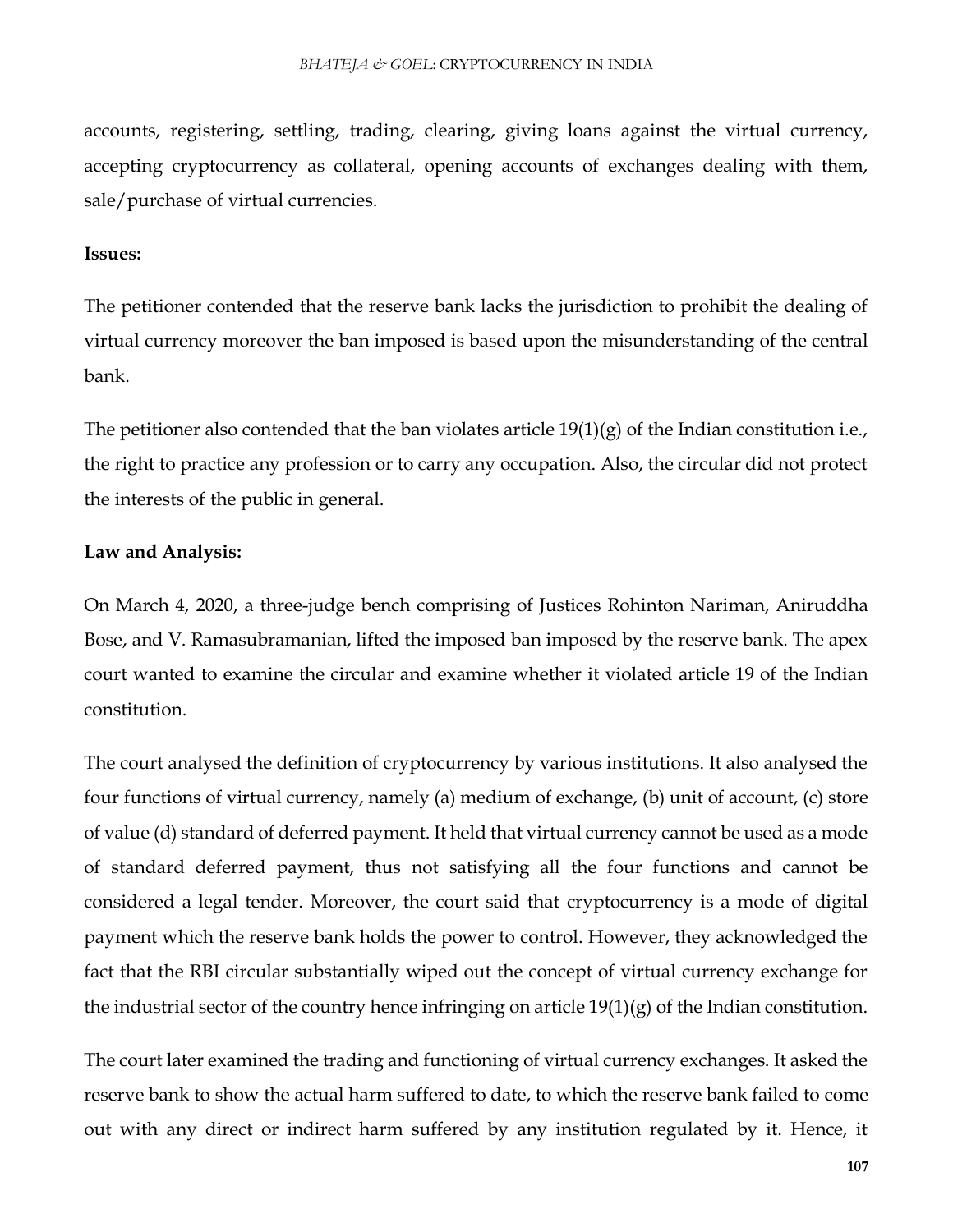emphasized the importance of determining the actual loss suffered and vividly stated that there were none. The court impugned that the decision to ban virtual currency lied within the range of wide powers conferred upon the RBI under the Bank Regulation Act, 1934, and the Payment and Settlement System act 2007.

#### **Held/Judgement:**

The apex court marked the importance of objectively reliable empirical data in its decision and ascertained the relationship between judicial review and economic policy decisions. It decided in its judgement that the circular issued by the Reserve Bank of India was unenforceable, which allowed the businesses to freely trade in virtual currencies. However, the Supreme Court only struck down the circular by the reserve bank and has not declared the virtual currencies as legal or illegal. Virtual currency in India remains unregulated due to the lack of legislation for the same.

#### **The stance of Parliament:**

The government of India is set to introduce the Cryptocurrency & Regulation of Official Digital Currency Bill, 2021 which seeks to prohibit mining, holding, selling, trade, insurance, disposal, or use of cryptocurrency in the nation. However, the government is expected to make certain exceptions and permit the use of cryptocurrency for the purpose of the experiment, research, or teaching. The Bill is expected to give a margin of 3 to 6 months from the commencement of the Act. On the other hand, the Reserve Bank of India and the central government are in consultation to issue their own digital currency later which shall be recognized as legal tender money but as a foreign currency.

#### **Punishments:**

As expressed earlier, cryptocurrency is not fully banned in India. Cryptocurrencies are not legal tender in India, and while exchanges are legal, the government has made it very difficult for them to operate but said the discussions were in their final stages.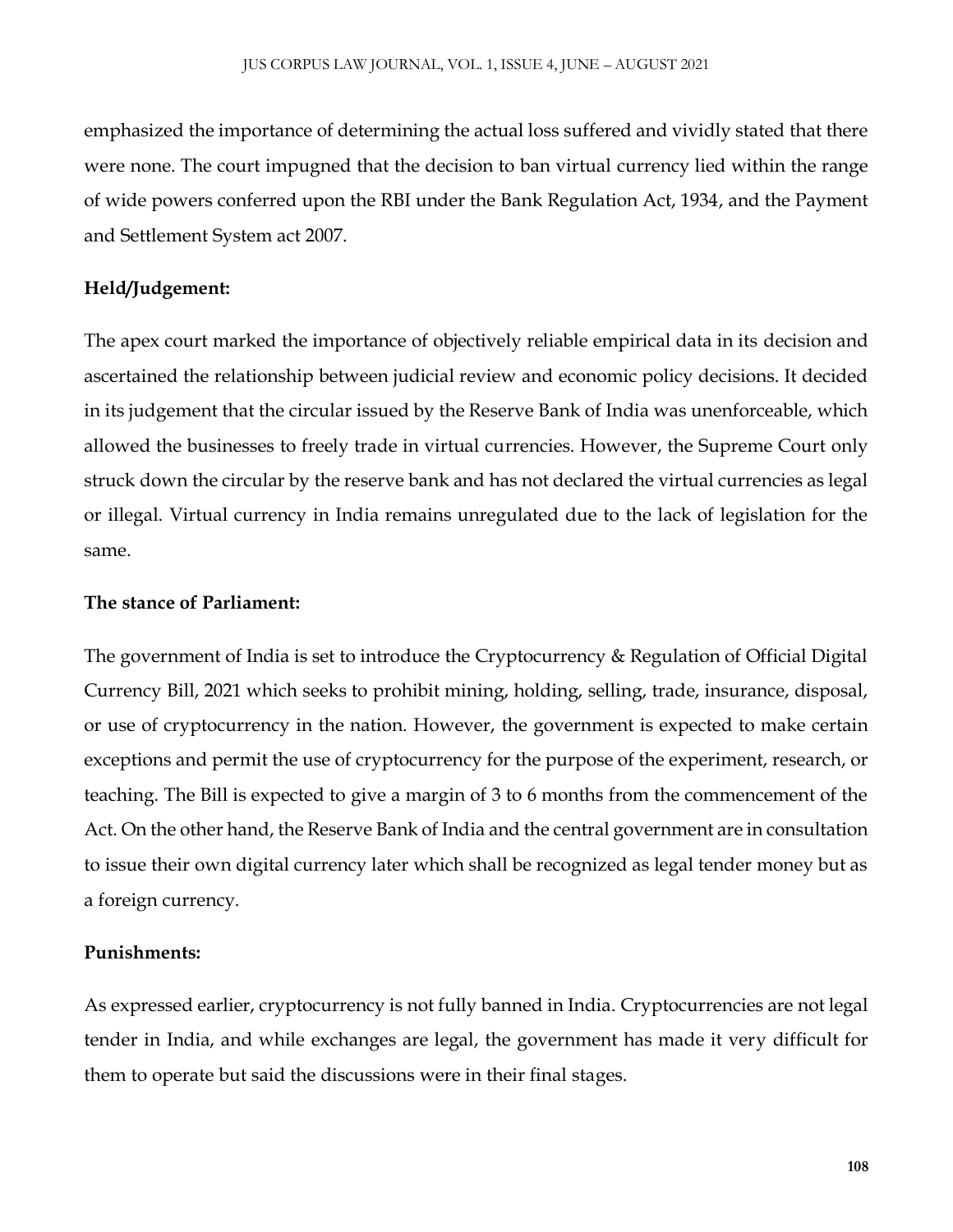Cryptocurrency assets that offer high returns have become a lure for many Indian investors in the face of a serious economic slowdown. Scammers are more likely to steal investors' savings if there is no specific legislation governing cryptocurrencies despite job losses caused by the coronavirus pandemic. The ability to adequately respond to the challenge posed by bitcoins is undoubtedly a major concern for the global counter-terrorism community.

A government panel in 2019 recommended jail of up to 10 years on people who mine, generate, hold, sell, transfer, dispose of, issue or deal in cryptocurrencies. The official declined to say whether the new bill (The Cryptocurrency and Regulation of Official Digital Currency Bill, 2021) includes jail terms as well as fines, or offers further details.

Rather than relying on a ban, legislation can ensure that appropriate standards of authentication are used to assess the risk of crypto transactions being used for money laundering or terrorist funding. Even if appropriate legislation is drafted for cryptocurrencies, its enforcement would necessitate the use of cyber-savvy personnel to identify these transactions. Negative concerns associated with Bitcoin or other cryptocurrencies can then be properly comprehended and shaken off to make it a more popularly accepted token in India.<sup>8</sup>

#### **GLOBAL SCENARIO OF CRYPTOCURRENCY**

 $\overline{\phantom{a}}$ 

Cryptocurrencies are expected to play a significant role in the way we deal with money, according to a rising consensus. In April 2017, the total market capitalization of all cryptocurrencies was slightly more than \$25 billion. Within 60 days, the same market cap had increased by 300 percent, reaching \$100 billion. It has already been widely reported that cryptocurrency would outperform all other asset classes in terms of relative development. While significant progress in economic globalization, the global financial system remains highly fractured, with just a few participants receiving invitations to the big boys' table. Blockchain technology has enormous potential to simplify and, possibly, standardize global capital markets. According to the Cambridge Centre for Alternative Finance's first global

<sup>8</sup> James Mathew, 'Crypto investors get a shock as India drafts bill to ban digital currency' (*Arabian Business*, 20 April 2021) [<https://www.arabianbusiness.com/alternative-assets/462324-crypto-investors-get-shock-as-india](https://www.arabianbusiness.com/alternative-assets/462324-crypto-investors-get-shock-as-india-circulates-draft-bill-to-ban-the-digital-currency)[circulates-draft-bill-to-ban-the-digital-currency>](https://www.arabianbusiness.com/alternative-assets/462324-crypto-investors-get-shock-as-india-circulates-draft-bill-to-ban-the-digital-currency) accessed 25 May 2021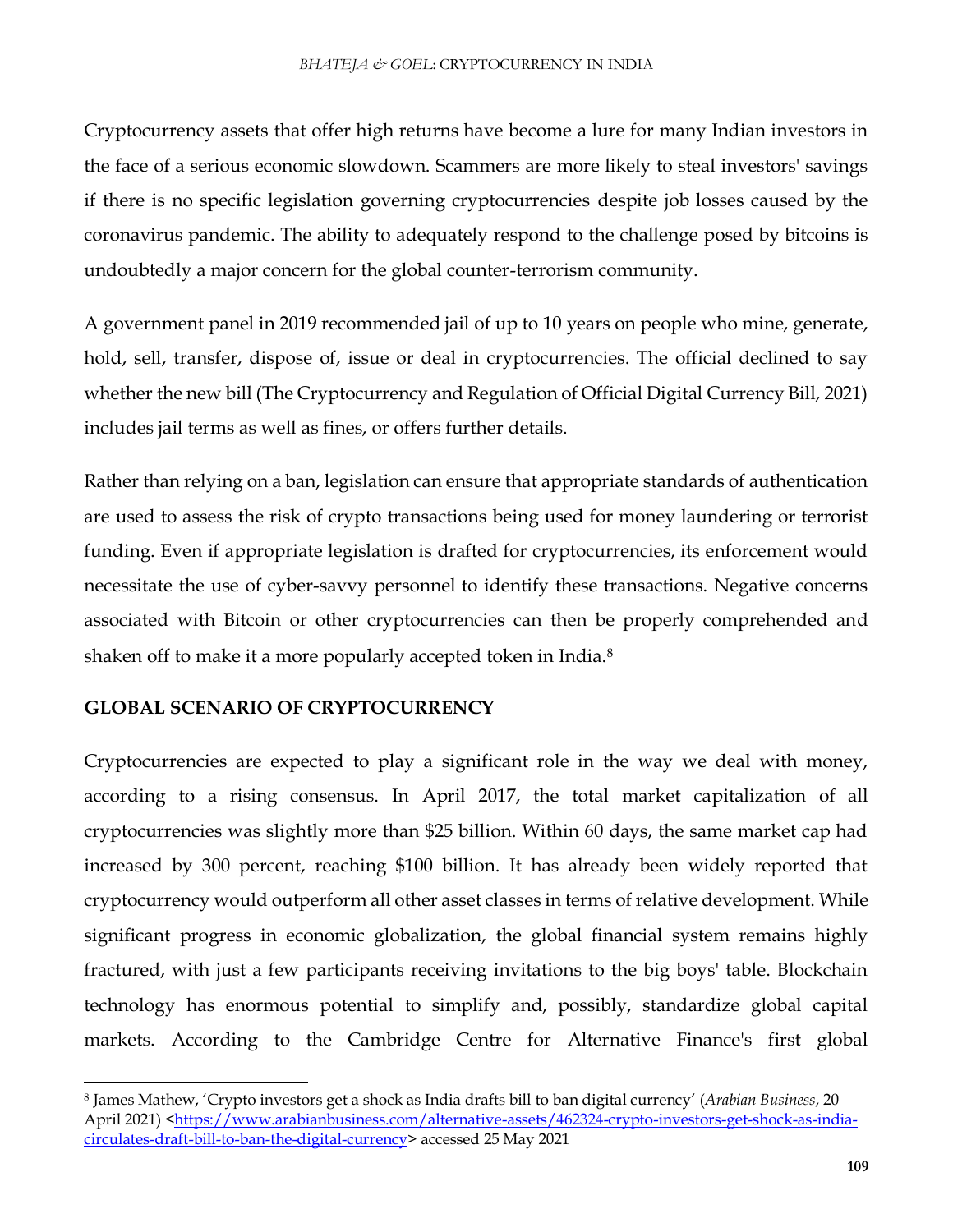cryptocurrency benchmarking report, more than 3 million people (three times previous estimates) are currently using cryptocurrencies including Bitcoin. Cryptocurrencies have exploded in popularity around the world, with Bitcoin and Ethereum leading the pack. By far the most well-known of these cryptocurrencies is Bitcoin. It's also one of the oldest, having debuted in 2009. Ethereum, Ripple, Litecoin, Dash, and Monero, the top five cryptocurrencies, now account for 20% of the market.

The legal status of cryptocurrency varies substantially from country to country, with some countries becoming global advocates of virtual currency, while others have actively banned it. Below are some examples of how different countries are dealing with these cryptocurrencies.

- China- China has taken the step of banning all websites that deal with or trade cryptocurrencies. They've also told their financial institutions to stop providing any kind of financial assistance to companies trading in such currencies.
- Ukraine- Ukraine has formulated a law to ban cryptocurrency, but they have allowed crypto mining to generate revenue for the country.
- $\triangleright$  Japan- Japan is the first country to recognize cryptocurrency as a legal tender. It has been successful in creating the biggest virtual currency market in the country.
- Australia- Australia is another country that has recognized cryptocurrency as a legal tender.

Imagine heading on a trip to another country without using an ATM or paying any international transaction fees. Isn't it practical? Cryptocurrencies could make all of this possible. Since there are no taxes, cryptocurrencies are perfect for cross-border transactions. Furthermore, it provides a peer-to-peer mechanism that is free of government oversight. On February 20th, 2018, Venezuela became the first country to launch its cryptocurrency, the 'Petro.' Preliminary revenue estimates for the project totalled \$735 million. Not only governments, but also major corporations such as Tesla, Microsoft, Wikipedia, Lionsgate Films, and Virgin Galactic believe in the future of cryptocurrencies and support Bitcoin payments. Even after so much speculation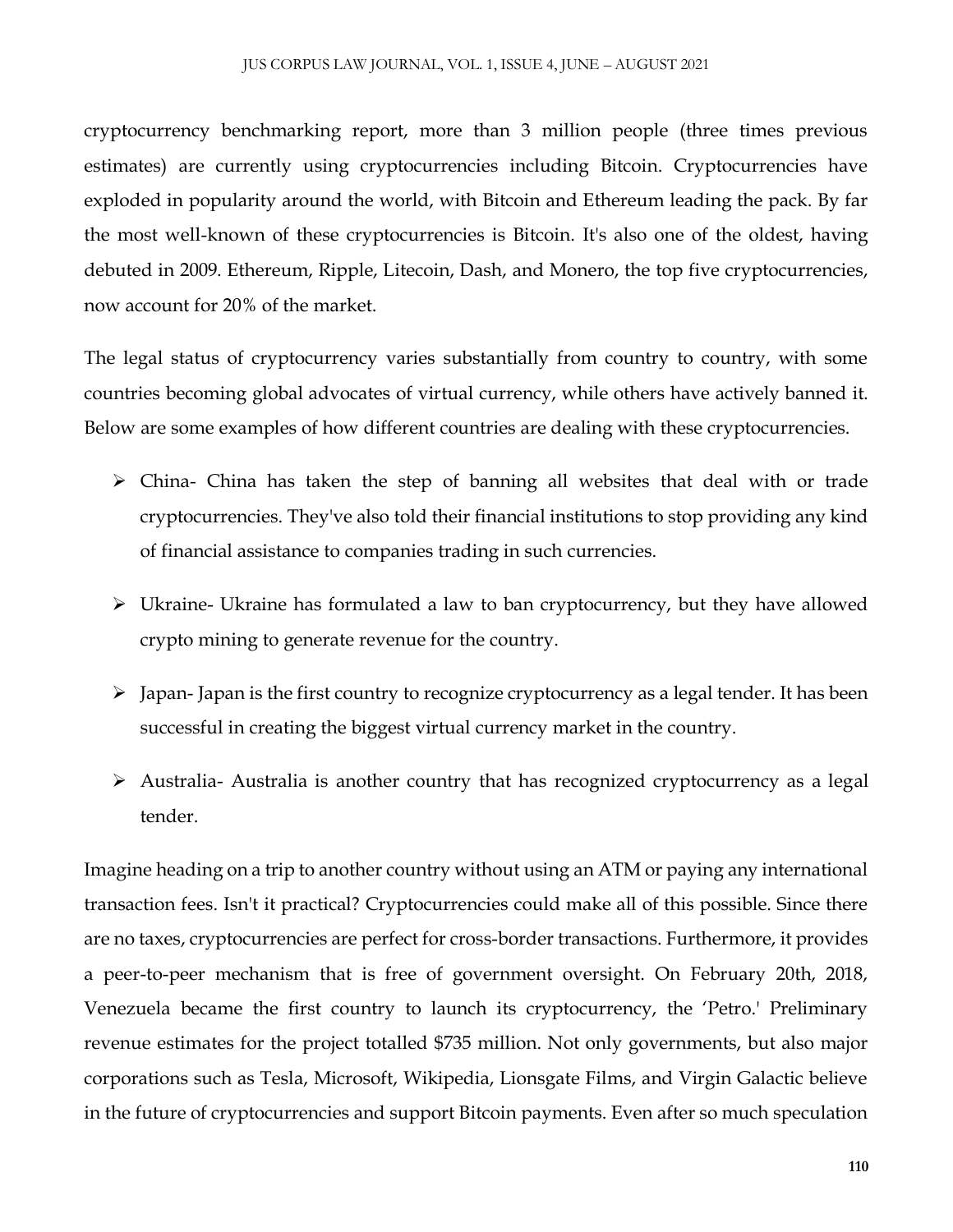around cryptocurrencies, one thing is certain that in the future they will completely replace the paper currency.<sup>9</sup>

#### **WAZIR X THE CRYPTO SUPERGIANT OF INDIA**

Nischal Shetty has been a blockchain advocate and influencer with a gigantic online media following for a long time. Well known for establishing Crowdfire, a social media board apparatus with 20 million clients following with all-night coding sessions, Nischal's final goal was to include as many Indians as he could, in the blockchain revolution to help the nation profit by the trust and efficiency provided by the blockchain technology.

In any case, he started looking into the matter more seriously about virtual currency when mainstream social media channels like Twitter and Instagram got cutting off API access in 2017. He understood that clients couldn't rely upon state-sponsored organizations, since they could change the standards of the game whenever they needed.

After multiple attempts leading to failure due to poor client experience (UX) and lack of transparency which were directly opposite to the key features represented by blockchain, in 2018 Nischal chose to fabricate WazirX. The name WazirX comes from the word 'Wazir,' the Urdu expression for the Queen piece in chess, which is thought of as the most remarkable piece in the game. Nischal began WazirX intending to offer clients the most remarkable crypto exchanging interface available to everybody in India, and that has been steady since its origin. Within 20 months of building the stage, WazirX was procured by the world's greatest crypto exchange. WazirX stands tall as India's biggest and most believed digital money trade and is trusted by worldwide financial backers. 2020 was a blockbuster year for the trade since the Supreme Court of India struck down controls on crypto exchanging, which supported crypto reception in India.

Alongside other key highlights, their trade's utility token called WazirX Token (WRX) is the primary token to be upheld by the Indian crypto trade and is recorded on more than seven

 $\overline{\phantom{a}}$ 

<sup>9</sup> Shreya Bansal, 'International Scenario and Future of Cryptocurrency' (*Law Street*, 20 March 2018)

[<sup>&</sup>lt;https://lawstreet.co/speak-legal/international-scenario-and-future-of-cryptocurrency/>](https://lawstreet.co/speak-legal/international-scenario-and-future-of-cryptocurrency/) accessed 26 May 2021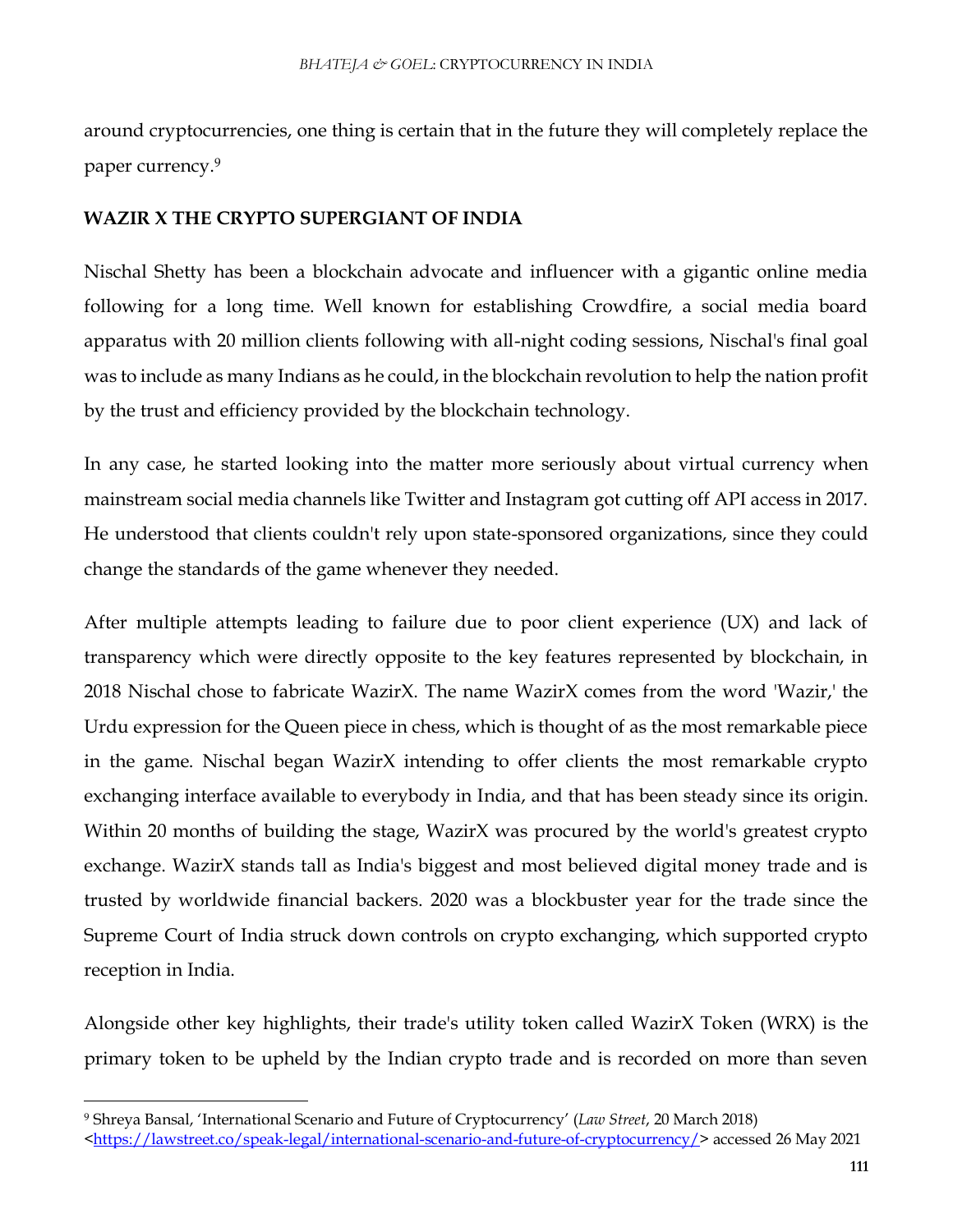worldwide crypto trades. These tokens empower clients to get exchanging charge limits inside the WazirX framework and can likewise be utilized to change over to dust balance on WazirX to WRX and to exchange crypto in the WRX market at zero expense.

Since numerous financial investors already have questions about crypto even as they need to invest given the growth potential, WazirX is participating in multi-pronged investor awareness projects to advance blockchain and educate Indians on digital currency as another venture choice. Alongside a 'Crypto Awareness Program' on the main TV channel each week, WazirX has vigorously worked in grounds outreach programs across top-level institutes in India. The WazirX Warriors Program instructs the majority through expert delegates, while youthful experts and understudies are prepared through joint efforts with ed-tech new businesses under the Education Partner Program.

Anticipating solid development, WazirX has planned big moves in 2021 and will concentrate on bringing issues to the limelight among considerably more Indians and taking the crypto transformation to them. The trade likewise plans to add more highlights to make clients' exchanging experience consistent. Similarly, WazirX has also launched one of India's first commercial centres for Non-Fungible Tokens. It will be built for consistent trade of advanced resources and scholarly properties and give Indian traders an incredible lift in terms of selling their computerized resources.

For a platform that was set up only a few years ago, catching the biggest market share in India is no mean accomplishment. The youth is running towards cryptographic money as a reasonable investment choice, and WazirX has opened the doorway to enable Bitcoin to be available and standard for the people interested in India, particularly among twenty- to thirty-year-old. The comfort that WazirX offers, alongside the extent of opportunity that crypto offers, in the midst of worldwide market vulnerability, makes it a reasonable speculation option for the young people of India.<sup>10</sup>

 $\overline{\phantom{a}}$ <sup>10</sup> BloombergQuint Brand Studio, 'How did WazirX become India's largest cryptocurrency Exchange And Kickstarted A Crypto Revolution In India' (*BloombergQuint*, 6 May 2021)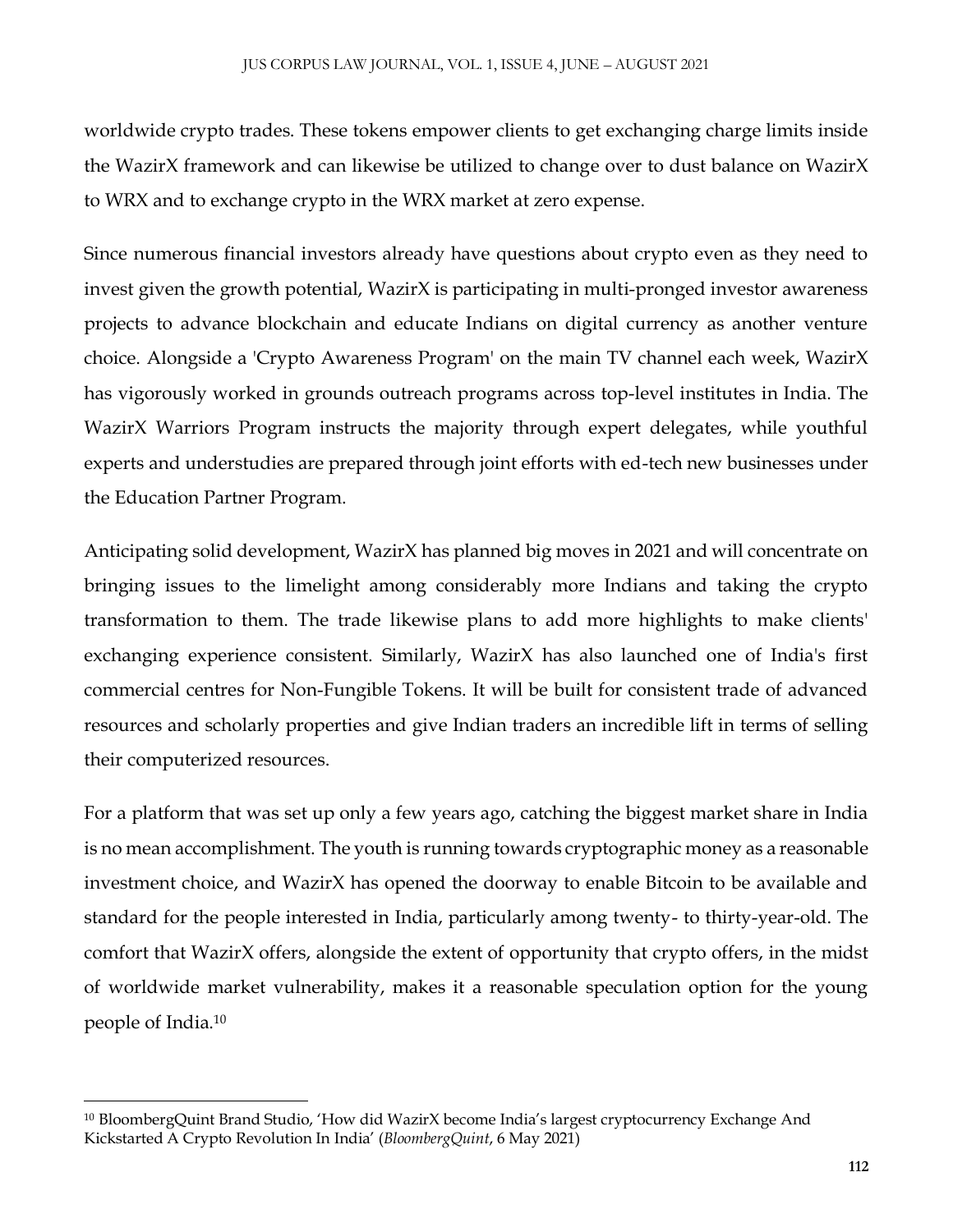#### **CURRENT SCENARIO AND FUTURE PREDICTIONS**

However, as of May 2021 (present scenario), the global cryptocurrency market has crashed and has been subsequently bleeding. This is due to multiple reasons. Financial institutions and payment firms in China have been prohibited from offering any services related to cryptocurrency transactions. This means that banks and online payment networks are prohibited from providing clients with any cryptocurrency-related services, such as registration, trading, clearing, and settlement. As stated above, China had issued such a ban in 2017 as well, but compared with the previous ban, the new regulations also broadened the reach of prohibited services and conclude that "virtual currencies have no real value." Although the Chinese news was the last straw, Bitcoin and Ethereum have been on the decline after Tesla CEO Elon Musk revealed last week that the electric carmaker would no longer accept Bitcoin as payment reversing an earlier decision. Despite a crackdown by one of the world's largest economies, ecologists have defined the decline as a short-term correction. "While a nearly 40% drop in the price of bitcoin from its all-time high seems drastic, it is common in many volatile markets, including crypto, particularly after such a large rally. Short-term traders are mostly to blame for such corrections. Long-term value investors might call these lower prices a buying opportunity, and the cryptocurrency industry is expected to revive and grow substantially time and again.<sup>11</sup>

#### **CONCLUSION**

 $\overline{a}$ 

It is quite evident that there exists an absence of clarity regarding cryptocurrency guidelines in India. A digital currency regulation guideline requires a systematic, organized, and nuanced approach, with due respect to the collaboration of law with its subjects. It is vital to comprehend that digital money has acquired worldwide force. In the year 2020, Bitcoin saw an enormous lift in valuation, because of which numerous new financial backers displayed a solid tendency towards it. Investigators speculate that the new cryptographic money bill may affect some

[<sup>&</sup>lt;https://www.bloombergquint.com/bq-brand-studio/how-wazirx-became-indias-largest-cryptocurrency](https://www.bloombergquint.com/bq-brand-studio/how-wazirx-became-indias-largest-cryptocurrency-exchange-and-kickstarted-a-crypto-revolution-in-india)[exchange-and-kickstarted-a-crypto-revolution-in-india>](https://www.bloombergquint.com/bq-brand-studio/how-wazirx-became-indias-largest-cryptocurrency-exchange-and-kickstarted-a-crypto-revolution-in-india) accessed 27 May 2021

<sup>11</sup> Pranav Mukul, 'Explained: Why did the cryptocurrency market crash last week? What's next?' (Indian Express, 19 May 2021) [<https://indianexpress.com/article/explained/bitcoin-ethereum-cryptocurrency-crash-china-](https://indianexpress.com/article/explained/bitcoin-ethereum-cryptocurrency-crash-china-7321942/)[7321942/>](https://indianexpress.com/article/explained/bitcoin-ethereum-cryptocurrency-crash-china-7321942/) accessed 27 May 2021